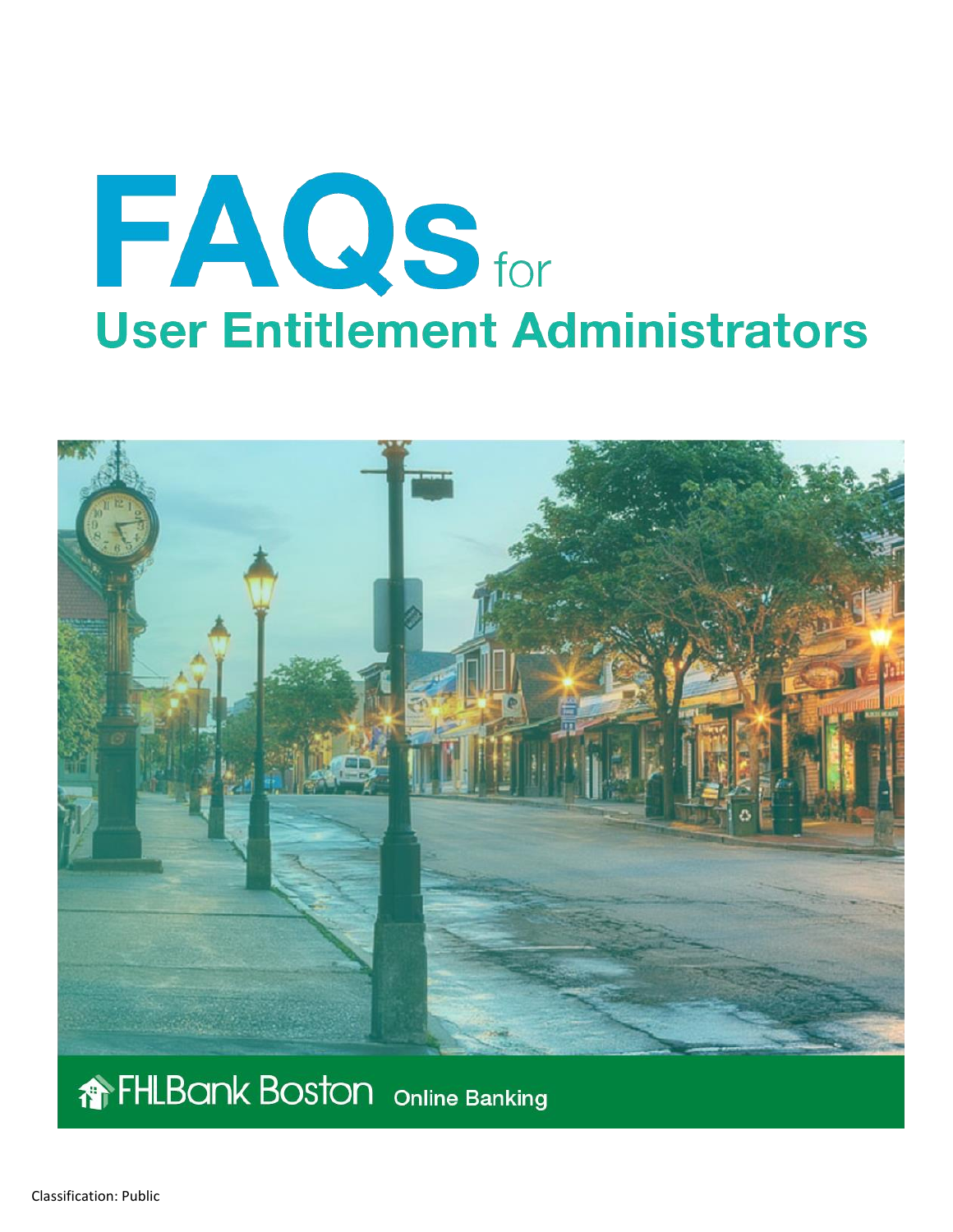# **THE UEA ROLE**

# **What is a User Entitlement Administrator (UEA)?**

A User Entitlement Administrator (UEA) is an individual at your institution designated to control access rights to the FHLBank Boston Online Banking platform.

Many functions require dual control, so at least two UEAs must be designated and maintained at each institution.

# **What is the UEA's role?**

• Upon account activation, the UEA's role is to approve and activate users once they have been confirmed.

Once all users are activated in Online Banking, the UEA's ongoing role is to:

- **Add** new users
- **Delete** users who should no longer have access
- **Change** user entitlements
- **Reset** user passwords (if a user's self-service password reset is unsuccessful)

# **Can a UEA be a user as well as an administrator?**

Yes. A UEA can have both administrator and user permissions.

# **Can a UEA deactivate an Online Banking user?**

No. The UEA should delete the user.

# **Can a UEA remove all user entitlements but leave the user active?**

Yes. However, we recommend deleting users that should not have access to the system.

# **What happens if a user account is deleted in error?**

Once a user account is deleted, it is gone, and a UEA should set up a new account for that user.

# **ESTABLISHING UEAs**

# **How do I designate a UEA?**

To designate a UEA, please complete **Exhibit E**.

Your institution's UEAs will self-manage adding, changing, or deleting additional UEA accounts.

# **What is the Exhibit E?**

[Exhibit E,](http://www.fhlbboston.com/downloads/direct+/schedule_e_olb.pdf) is the [FHLBank Boston Online Banking Administrator for User Entitlement Administrator \(UEA\)](http://www.fhlbboston.com/downloads/direct+/schedule_e_olb.pdf)  [form.](http://www.fhlbboston.com/downloads/direct+/schedule_e_olb.pdf) It is used to designate and authorize Online Banking UEAs for your institution.

# **How should I manage the process of establishing UEAs and users?**

Each institution is expected to maintain its own prudent user access management and control process. Please reference the [Correspondent Services Control Standards for Members](http://www.fhlbboston.com/downloads/direct+/legal_footer.pdf) document to learn more.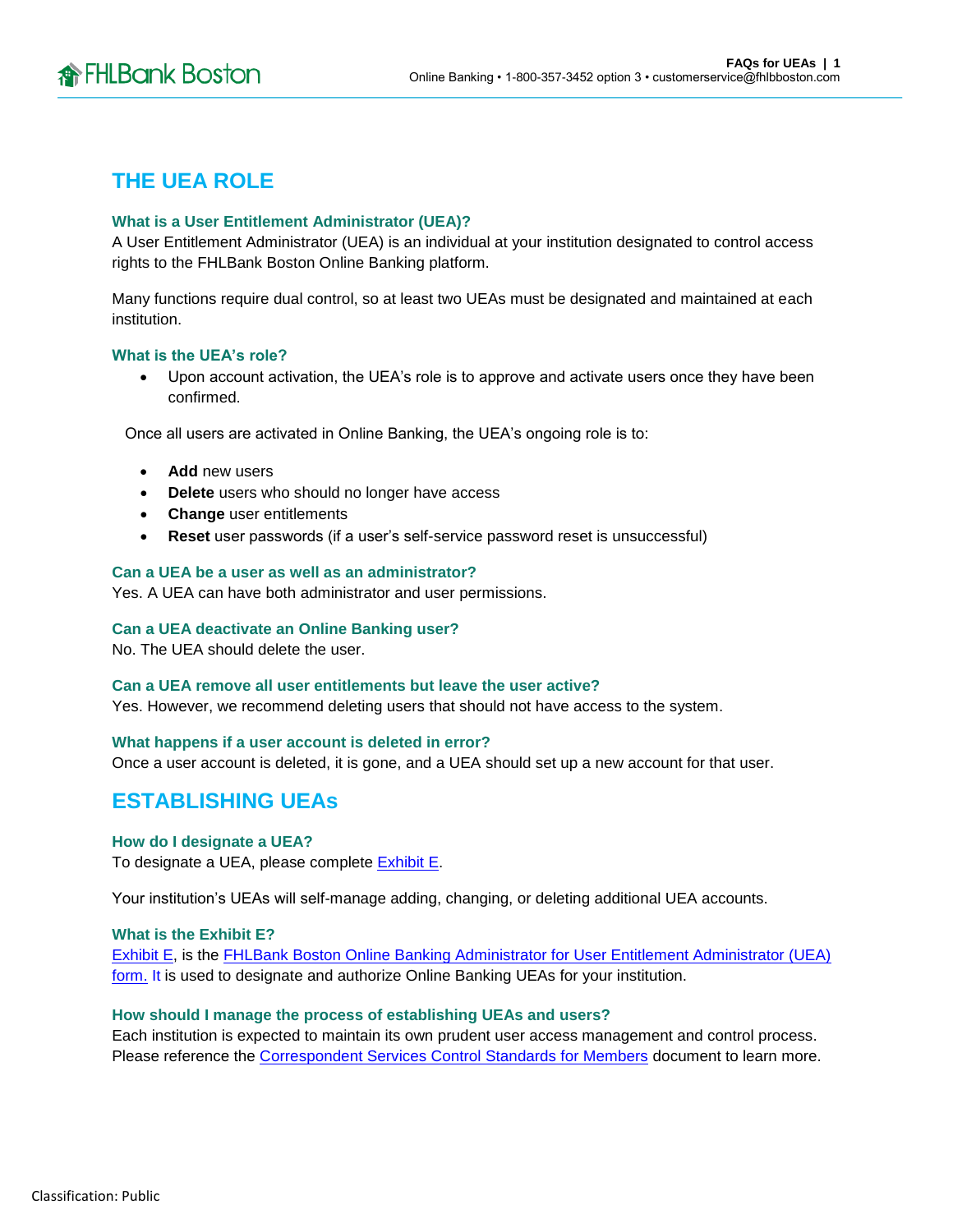# **GETTING STARTED**

# **How is an Online Banking account activated?**

The account activation process starts when you receive a "Welcome to FHLBank Boston Online" email and click on the "Activate Account" link button. You will then establish and confirm a password, establish a security question and answer, and set up multi-factor authentication (MFA) credentials.

Once these three items are established, your account is activated and you can log in to Online Banking at [https://olb.fhlbboston.com.](https://olb.fhlbboston.com/) (Please bookmark this site for future reference.)

- **UEAs** will receive the activation email from the Bank on the day of their rollout.
- **Users** will receive the activation email when a UEA approves the user's entitlements.

# **What happens if the account is not activated within seven days of the activation email?**

- If a **user account** is not activated, a UEA can resend the user an activation email.
- If a **UEA account** is not activated, another UEA can resend that UEA an activation email.
- If **none of the UEA accounts** are activated, please contact the Bank at 800-357-3452, option 3 or email [customerservice@fhlbboston.com.](mailto:customerservice@fhlbboston.com)

# **What are the password requirements?**

- At least eight characters long
- At least one uppercase letter
- At least one lowercase letter
- At least one number
- Cannot match any part of your username
- Special characters are allowed

# **What is the security question used for?**

The security question is used as a layer of multi-factor authentication for password changes.

# **What is multi-factor authentication?**

Multi-factor authentication provides additional security by requiring both something you know (your username and password), and something you have (a smartphone, landline, and/or answers to security questions).

# **When is multi-factor authentication required?**

Multi-factor authentication is required when logging in for the first time, logging in with a new device or a new browser, and when resetting a password.

# **Can I change the multi-factor authentication requirements?**

No. Please see the Transaction Segregation of Duties and MFA Grid listed on page 6 to learn more.

# **What number should I use for my voice call authentication?**

Either an office phone or a mobile phone can be used for the voice call authentication. However, extensions will not work with Online Banking.

If you think you'll need to access Online Banking while away from the office, or if you have an extension in your office phone number, we recommend you use your mobile phone for voice authentication.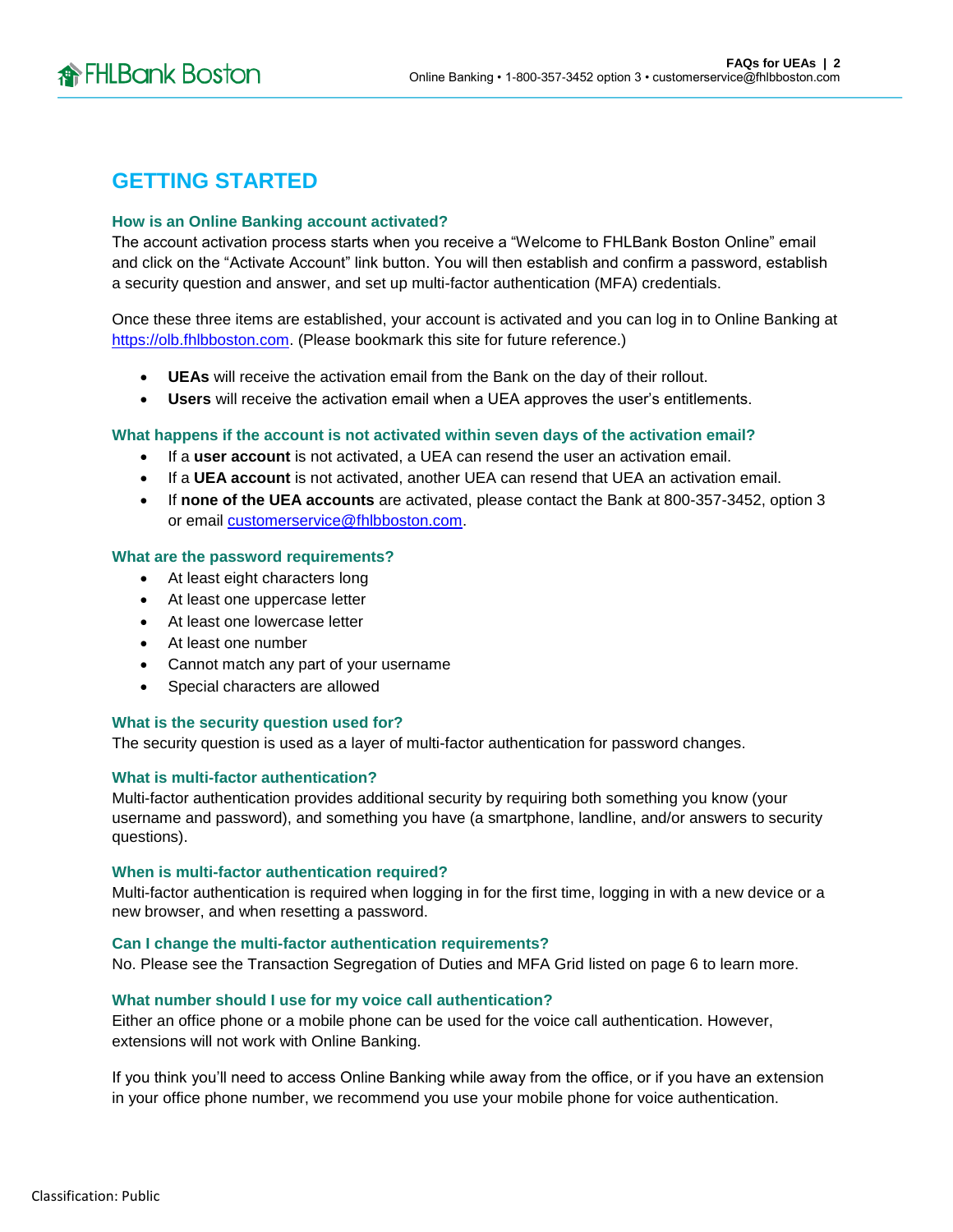# **Can I use the same phone number for both voice and text authentication?**

Yes.

# **I don't have a mobile phone. Is it required?**

No. You can use a direct dial land line for your voice call authentication. Text message authentication is optional, though highly recommended.

# **What happens if I enter the passcode received via voice or text message incorrectly?**

You may re-enter the correct passcode within 30 seconds of receiving it. After 30 seconds has transpired, you must request a new passcode by clicking on the "Resend Code" link.

# **LOGGING IN**

# **What is my username?**

Your username is your email address.

# **Can I change my username?**

No. Usernames cannot be changed. If a username was set up incorrectly, a UEA must delete the account and set up a new account.

# **How often will I have to change my password?**

Passwords must be updated every 90 days.

# **What does "Trust this device" mean?**

If you are logging in from a device you use often, you can designate it as a trusted device. You will not need to authenticate yourself every time you log in from this device in the future.

However, every 90 days you will need to re-authenticate yourself.

# **How many attempts do I have to log in to Online Banking before I am locked out?**

You have five attempts to log in to the system before being locked out.

We recommend clicking on the "Forgot Password" link to reset your own password prior to being locked out.

# **What happens if I am locked out?**

A UEA can send a user (or another UEA) a password reset email.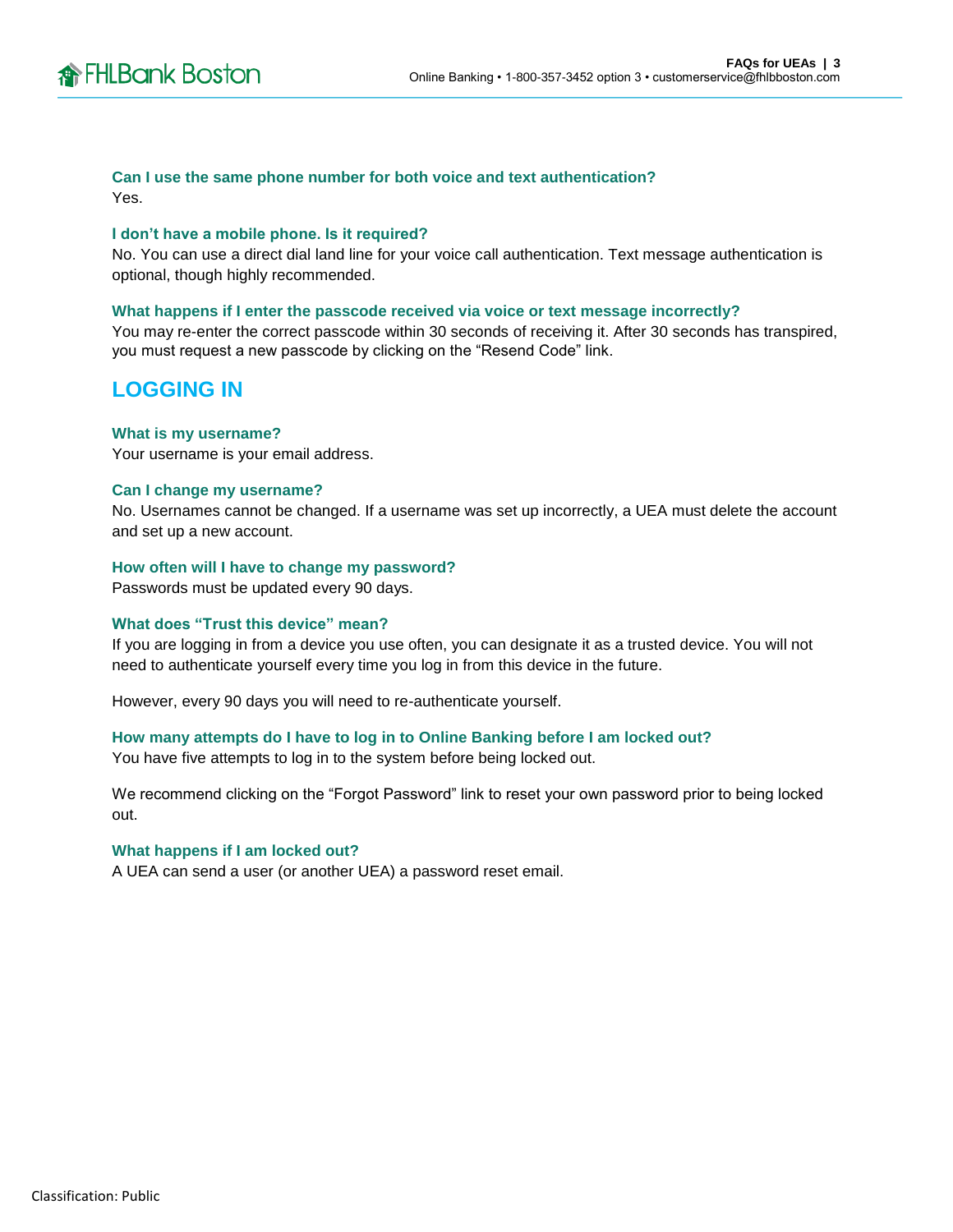# **USER ADMINISTRATION TERMINOLOGY**

# **What do the terms in the User Administration screen mean?**

| <b>1 User Admin</b> | <b>1 User Status</b> | <b>1 Entitlements</b> |  |
|---------------------|----------------------|-----------------------|--|
| Yes                 | Staged               | Pending               |  |
| Yes                 | Provisioned          | Approved              |  |
| <b>No</b>           | Active               | Approved              |  |
|                     |                      |                       |  |

**User Admin**—Indicates whether or not the user is a User Entitlement Administrator.

**User Status**—Indicates if the user account has been approved or activated.

- **Staged** means the account has been created, but not yet approved by a UEA.
- **Provisioned** means the account has been approved, but not yet activated by the user.
- **Active** means the account has been approved by a UEA and activated by the user.

**Entitlements**—Indicates if the user's entitlements have been approved, rejected, or pending UEA approval.

# **ENTITLEMENTS**

# **What level of entitlements are available?**

The UEA will be able to set up Online Banking users with the following levels of entitlements:

| <b>Access Category</b>  | View <sup>0</sup>    | Initiate <sup>O</sup>       | Approve Own <sup>0</sup> | Approve <sup>0</sup>     | All <sup>0</sup>     |
|-------------------------|----------------------|-----------------------------|--------------------------|--------------------------|----------------------|
| Safekeeping             | $\blacktriangledown$ | $\blacktriangledown$        | է                        | $\vert \checkmark \vert$ | ∨                    |
| User Administration     | $\checkmark$         | $\vert\bm{\checkmark}\vert$ |                          | $\vert\checkmark\vert$   | ∨                    |
| $\circledcirc$ Advances | $\blacktriangledown$ | $\vert \checkmark$          |                          |                          | $\blacktriangledown$ |
| Deposits                | $\checkmark$         | $\blacktriangledown$        |                          |                          | √                    |
| E<br>Letters Of Credit  | $\checkmark$         | $\checkmark$                | է                        | ✓                        | է                    |
| <b>ての】 Wires</b>        | ✔                    |                             | ✓                        | $\blacktriangledown$     | $\blacktriangledown$ |

- **View**—Entitles the user to see information and transaction lists. A user with only view access cannot create, edit, or approve transactions.
- **Initiate**—Entitles the user to create and view transactions.
- **Approve**—Entitles the user to view all information and approve transactions initiated by others.
- **Approve Own**—Entitles the user to view and initiate and approve one's own transactions and changes.

*Approve own is not allowed for user-related changes, trades of securities or shares delivered outside of your institution's safekeeping account, and wires that are created without recurring instructions.*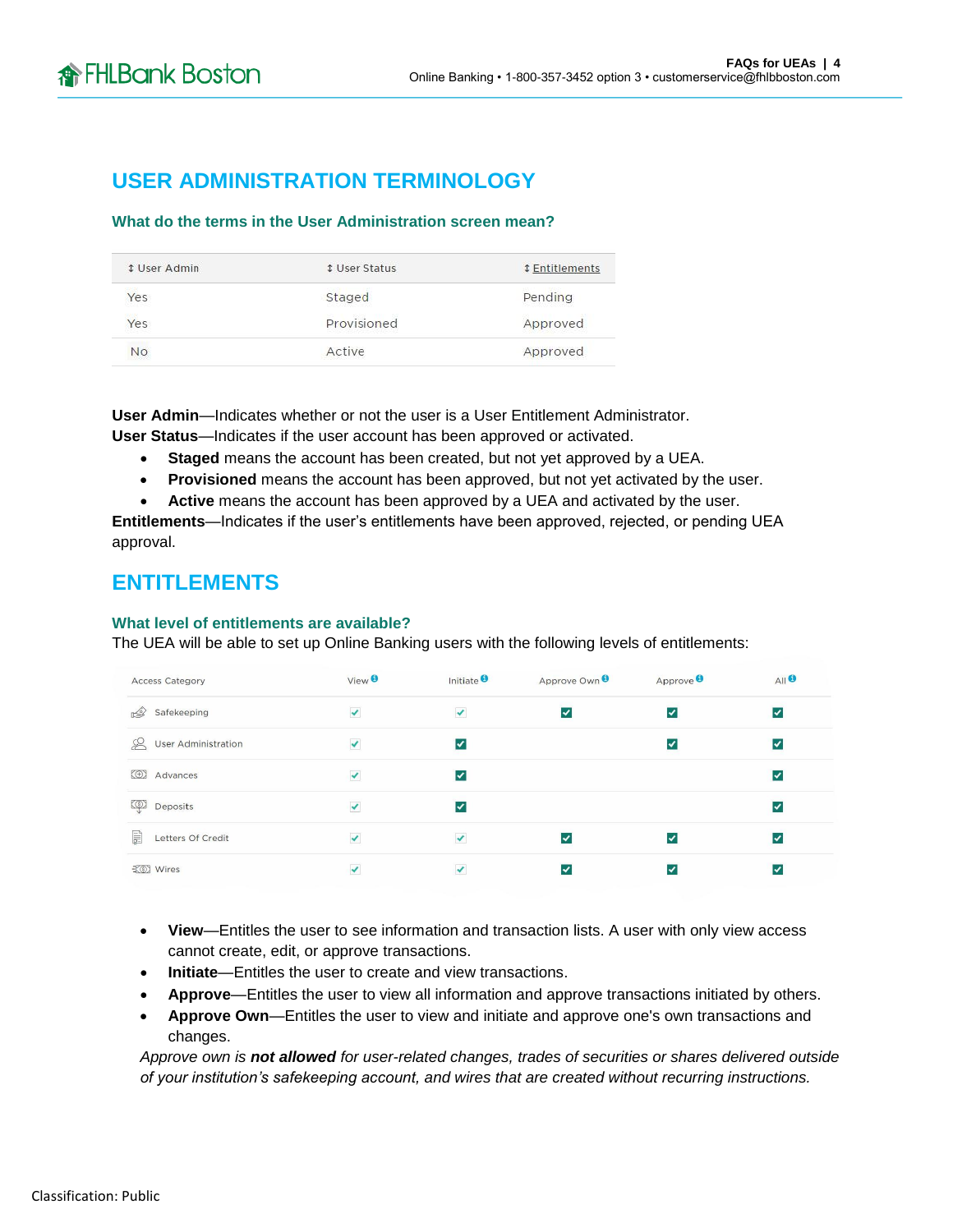### **What do the different colored checked boxes mean?**

A green box with a white check mark inside of it indicates that the user has been deliberately approved for and granted that ability.

A white box with a green check mark inside of it indicates that the user has inherited that access by default based on the hierarchy of another entitlement granted.

| <b>ENTITLEMENT PERMISSIONS</b> |          |                       |         |                                                                             |
|--------------------------------|----------|-----------------------|---------|-----------------------------------------------------------------------------|
| View                           | Initiate | Approve<br><b>Own</b> | Approve | <b>Combinations for Granted and Inherited Permissions*</b>                  |
|                                |          | $\boldsymbol{J}$      |         | If a user has Approve Own, <i>Initiate</i> and View are included by default |
|                                |          |                       |         | If a user has Initiate, View is included by default                         |
|                                |          |                       |         | If a user has Approve. View is included by default                          |
| $\bm{J}$                       |          |                       |         | A user can have View by itself                                              |
|                                |          | $\overline{J}$        |         | A user can have both Approve Own and Approve                                |
|                                | √        |                       |         | A user can have Intiate and Approve                                         |

# **Do entitlement changes require a second approval?**

Yes. Entitlement changes require a second approval, which is why we require a minimum of two UEAs per member.

### **Exceptions:**

- Deleting a user does not require a second approval.
- A UEA can delete his or her own account.

### **I am a UEA. Can I change my own entitlements?**

No. As a UEA, you can initiate changes to your own entitlements; however, a second UEA must approve these changes.

### **Do I need to notify the Bank of entitlement changes once my Online Banking is live?**

You can self-manage entitlements in Online Banking, so you don't need to notify the Bank of delegation changes in most cases. Online Banking entitlements supersede all previous advance, deposit (Exhibit B), and safekeeping (Exhibit D) delegations.

| <b>Type of Entitlement</b> | <b>Process</b>                         |  |
|----------------------------|----------------------------------------|--|
| <b>Advances</b>            | Self-managed by UEAs in Online Banking |  |
| <b>Deposits</b>            | Self-managed by UEAs in Online Banking |  |
| <b>Safekeeping</b>         | Self-managed by UEAs in Online Banking |  |
| <b>Funds Transfer</b>      | Self-managed by UEAs in Online Banking |  |
| <b>Letters of Credit</b>   | Self-managed by UEAs in Online Banking |  |